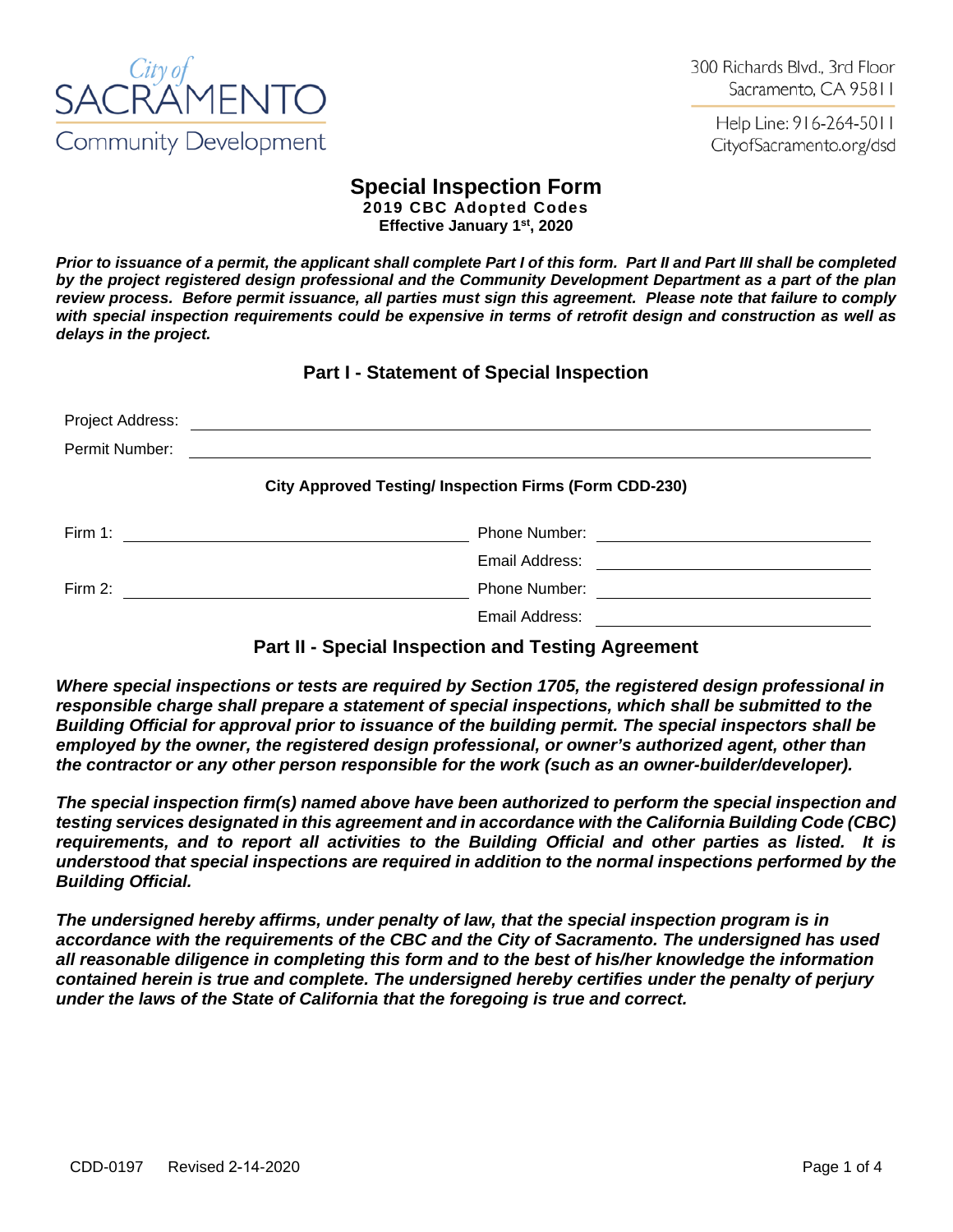This plan has been developed with the understanding that the Building Official will:

- Review and approve the qualifications of the Special Inspectors who will perform the inspections.
- Monitor special inspection activities on the job site to assure that the Special Inspectors are qualified and are performing their duties as called for in this Statement of Special Inspection.
- Review submitted inspection reports.
- *•* Perform inspections as required by CBC 110.3 and the local building code*.*

### **Registered Design Professional in Responsible Charge:**

| Name:                                     | License Number: |
|-------------------------------------------|-----------------|
| Phone Number:                             | Email Address:  |
| Signature:                                | Date:           |
| <b>Owner or Owner's Authorized Agent:</b> |                 |
| Name:                                     |                 |
| Phone Number:                             | Email Address:  |
| Signature:                                | Date:           |
| <b>Building Official's Acceptance:</b>    |                 |
| Plan Reviewer:                            |                 |
| Signature:                                | Date:           |

#### *Seismic and Wind Requirements (Section 1705.11, 1705.12 and 1705.13)*

Description of seismic/wind-force-resisting system and designated seismic/wind systems subject to special inspections as per Section 1705.11, 1705.12 and 1705.13. Describe the lateral resisting system in the longitudinal and transverse directions.

The extent of the seismic/wind-force-resisting system is defined in more detail in the construction documents.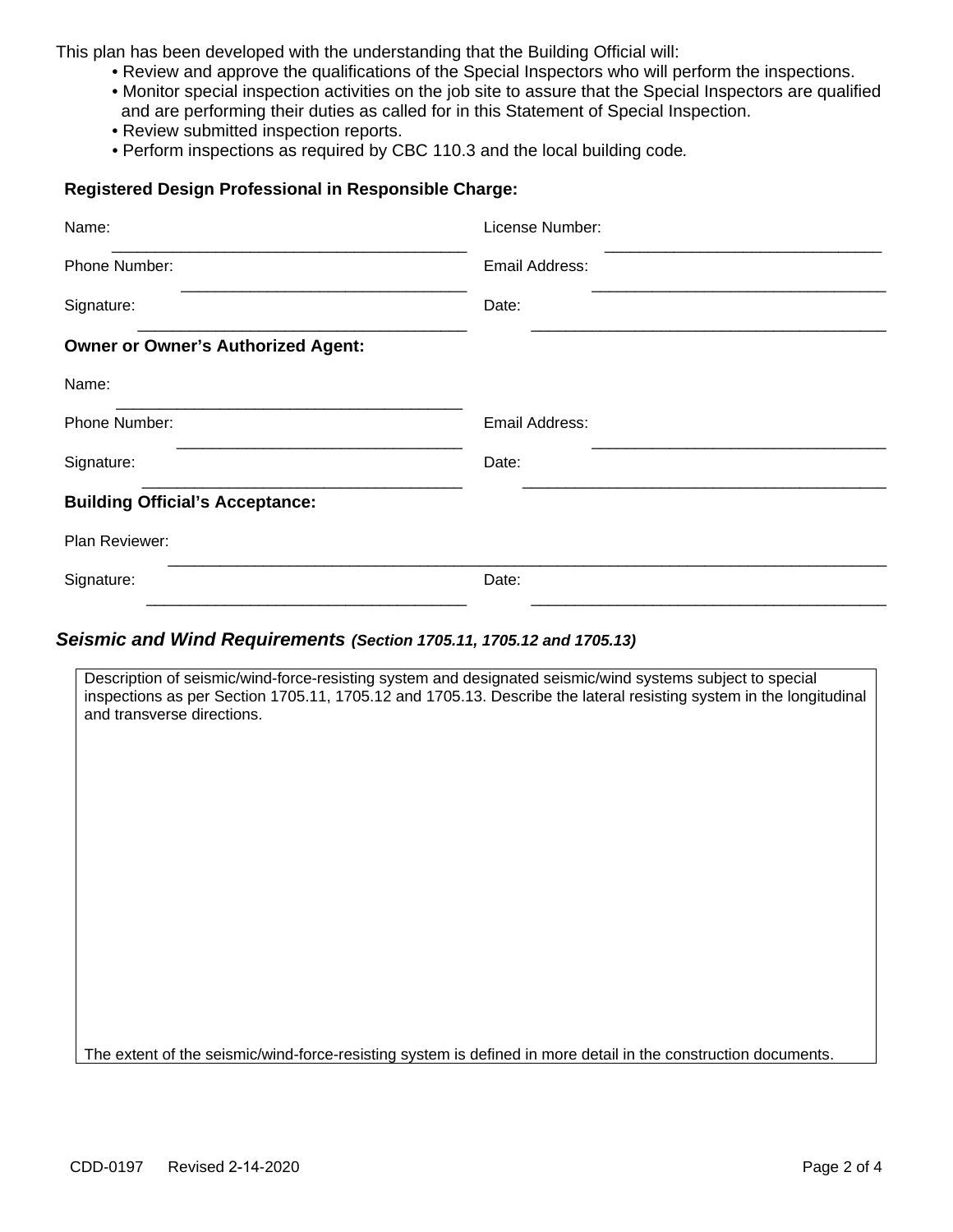## **Part III - Schedule of Special Inspections**

Please refer to Chapter 17 of the 2019 California Building Code for detailed tasks for each inspection heading below. Inspection tasks correspond to item #'s and table references listed below.

| <b>CONSTRUTION TYPE</b> |                                                                                                         | <b>CONTINUOUS</b> | <b>PERIODIC</b> | <b>NOTES</b> |  |  |  |
|-------------------------|---------------------------------------------------------------------------------------------------------|-------------------|-----------------|--------------|--|--|--|
|                         | A. STEEL CONSTRUCTION (1705.2)                                                                          |                   |                 |              |  |  |  |
|                         | 1. Structural Steel (1705.12.1)                                                                         |                   |                 |              |  |  |  |
|                         | 2. Cold-formed Steel Deck<br>(1705.2.2)                                                                 |                   |                 |              |  |  |  |
|                         | 3. Open-web Steel Joists and Joist<br>Girders (1705.2.3)                                                |                   |                 |              |  |  |  |
|                         | 4. Cold-formed Steel Trusses ≥ 60<br>feet (1705.2.4)                                                    |                   |                 |              |  |  |  |
|                         | 5. Structural Welding (1705.2.5)<br>a. Shop Welding<br>b. Field Welding                                 |                   |                 |              |  |  |  |
|                         | 6. High Strength Bolts                                                                                  |                   |                 |              |  |  |  |
|                         | <b>B. CONCRETE CONSTRUCTION (1705.3)</b>                                                                |                   |                 |              |  |  |  |
|                         | 7. Welding of Reinforcing Bars<br>(1705.3.1)                                                            |                   |                 |              |  |  |  |
|                         | 8. Material Tests (1705.3.2)                                                                            |                   |                 |              |  |  |  |
|                         | 9. Cast in Place Anchors (Table<br>1705.3)                                                              |                   |                 |              |  |  |  |
|                         | 10. Post-installed Anchors (1705.3.8)                                                                   |                   |                 |              |  |  |  |
|                         | 11. Prestressed Concrete (1705.3.4)                                                                     |                   |                 |              |  |  |  |
|                         | 12. Precast Concrete (Table 1705.3)                                                                     |                   |                 |              |  |  |  |
|                         | 13. Shotcrete (Table 1705.3)                                                                            |                   |                 |              |  |  |  |
|                         | C. MASONRY CONSTRUCTION (1705.4)                                                                        |                   |                 |              |  |  |  |
|                         | 14. Masonry<br>a. Level A<br>b. Level B<br>c. Level C                                                   |                   |                 |              |  |  |  |
|                         | 15. Post-installed Anchors in Masonry                                                                   |                   |                 |              |  |  |  |
|                         | D. WOOD CONSTRUCTION (1705.5, 1705.11.1 & 1705.12.2)                                                    |                   |                 |              |  |  |  |
|                         | 16. High-load Diaphragms (1705.5.1)                                                                     |                   |                 |              |  |  |  |
|                         | 17. Metal-plate-connected Wood<br>Trusses: Height $\geq 60$ inches or<br>span $\geq 60$ feet (1705.5.2) |                   |                 |              |  |  |  |
|                         | 18. Structural Sheathing < 4 inches<br>$(1705.11.1 \& 1705.12.2)$                                       |                   |                 |              |  |  |  |
|                         | E. SOILS AND FOUNDATION CONSTRUCTION                                                                    |                   |                 |              |  |  |  |
|                         | 19. Soils (1705.6)                                                                                      |                   |                 |              |  |  |  |
|                         | 20. Driven Deep Foundation (1705.7)                                                                     |                   |                 |              |  |  |  |
|                         | 21. Cast-in-place Deep Foundation<br>(1705.8)                                                           |                   |                 |              |  |  |  |
|                         | 22. Helical Pile Foundation (1705.9)                                                                    |                   |                 |              |  |  |  |